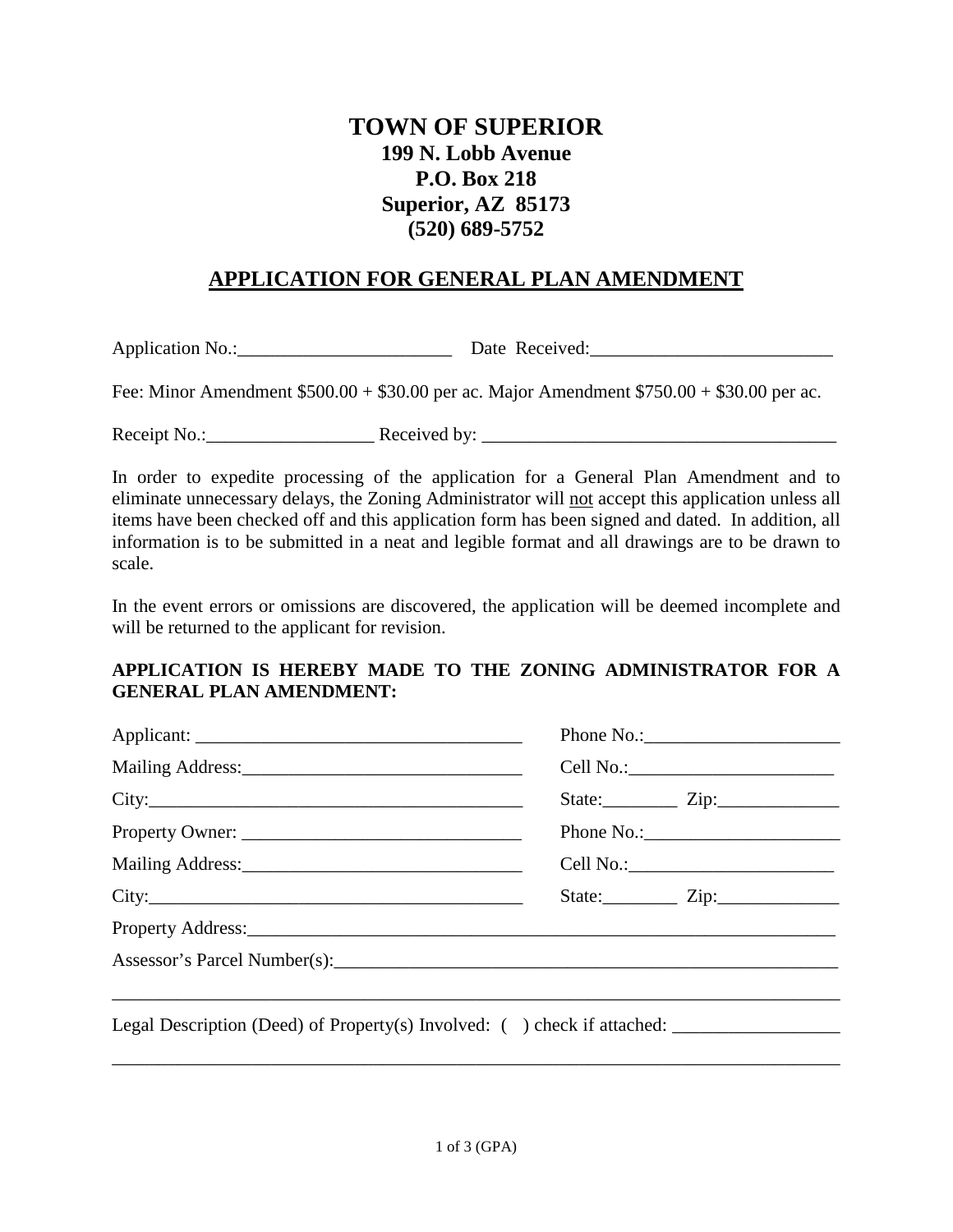| Existing Land Use: https://www.archive.com/communications/communications/communications/communications/communications/communications/communications/communications/communications/communications/communications/communications |  |
|--------------------------------------------------------------------------------------------------------------------------------------------------------------------------------------------------------------------------------|--|
|                                                                                                                                                                                                                                |  |
|                                                                                                                                                                                                                                |  |
|                                                                                                                                                                                                                                |  |

\_\_\_\_\_\_\_\_\_\_\_\_\_\_\_\_\_\_\_\_\_\_\_\_\_\_\_\_\_\_\_\_\_\_\_\_\_\_\_\_\_\_\_\_\_\_\_\_\_\_\_\_\_\_\_\_\_\_\_\_\_\_\_\_\_\_\_\_\_\_\_\_\_\_\_\_\_\_

The following criteria are intended to be guidelines for the applicant and the Zoning Administrator in organizing and preparing pertinent data related to the requested General Plan Amendment. Written responses and/or documentation of these issues will provide the hearing authority with substantial evidence needed in reaching a decision. The applicant is responsible for the completeness and adequacy of the information.

|                                                              |  | Identify goals, objectives, policies, and/or programs of the General Plan which are |  |  |  |  |  |  |  |  |  |
|--------------------------------------------------------------|--|-------------------------------------------------------------------------------------|--|--|--|--|--|--|--|--|--|
| supported or in conflict with the general amendment request. |  |                                                                                     |  |  |  |  |  |  |  |  |  |

Document any significant economic costs and/or benefits of the proposal.

Address compatibility of the proposed General Plan Amendment with adjacent land uses.

| Identify any significant impacts of the proposal on traffic and circulation systems. The |  |
|------------------------------------------------------------------------------------------|--|
| degree of analysis should correspond to the magnitude of the proposed change.            |  |

 Evaluate the adequacy of public service systems to accommodate the proposed General Plan Amendment such as water supply and distribution systems, sewer treatment and collection capacity, parks and recreation facilities, police, fire, solid waste disposal, energy consumption, gas, electric, and telephone services. Where problems exist, explain the development methods that would be applied to mitigate the conflict.

Demonstrate how the proposal is in the public interest.

The applicant may submit any additional materials which are pertinent to the request.

Upon review of the recommendation of the Planning and Zoning Commission, the Town Council will consider all aspects of the General Plan amendment request before making a determination to approve, conditionally approve, or deny the request. The ruling of the Town council will be